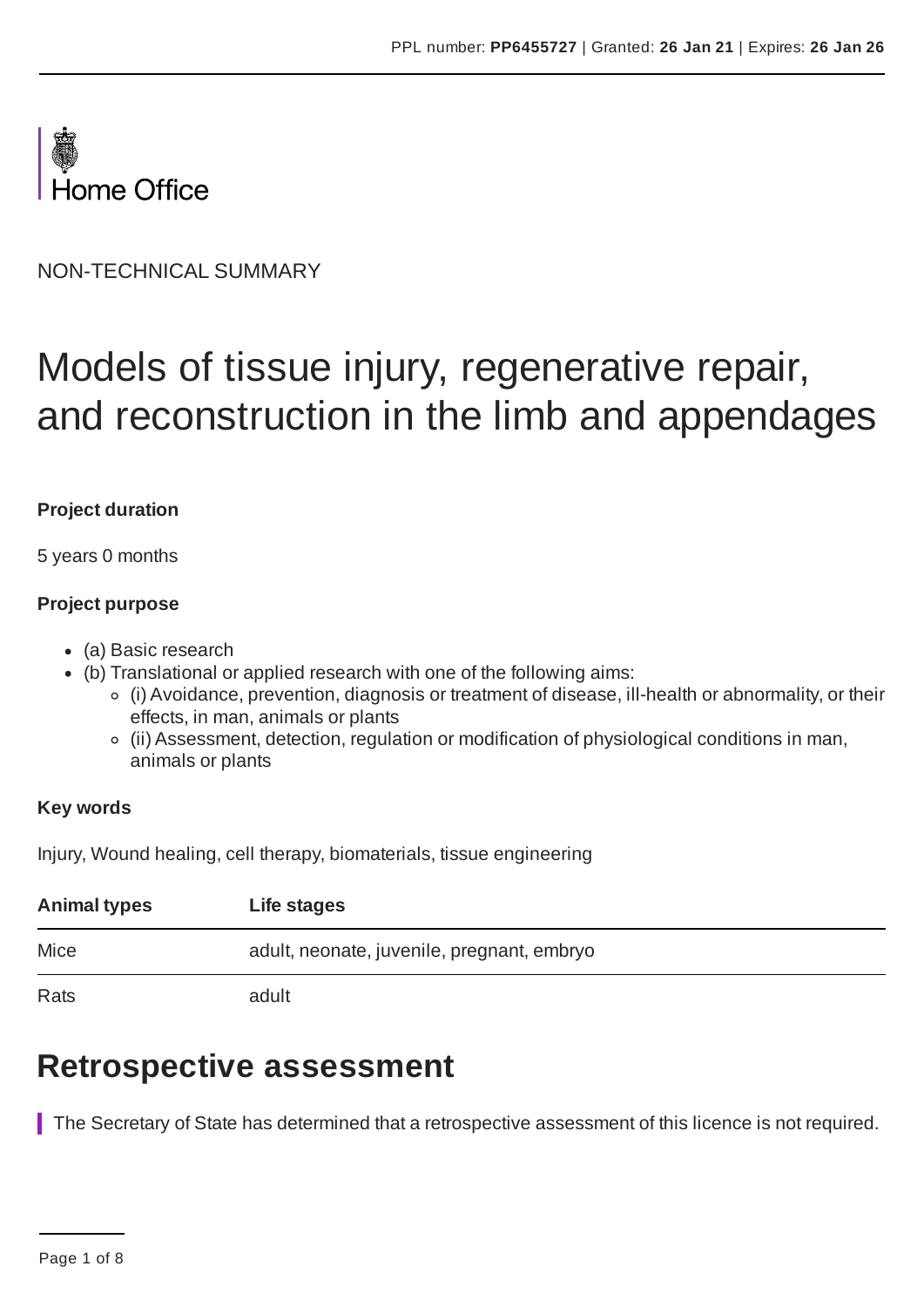# **Objectives and benefits**

#### **Description of the projects objectives, for example the scientific unknowns or clinical or scientific needs it's addressing.**

#### **What's the aim of this project?**

We aim to study how animals that have an enhanced healing ability, respond to injury to their limbs, digits and ears. This will allow us to understand how these tissues regenerate, and where possible capture these mechanisms to use in regenerative biomaterials to repair wounds and create new tissue.

**Potential benefits likely to derive from the project, for example how science might be advanced or how humans, animals or the environment might benefit - these could be short-term benefits within the duration of the project or long-term benefits that accrue after the project has finished.**

#### **Why is it important to undertake this work?**

If we can understand how certain mammals are able to regenerate and heal better, and understand how new tissue is formed, after injuries to their limbs, we can improve on our interventions such as surgery, and treatments to restore form and function after trauma, disease, or cancer excision.As surgeons, we see these demands on the NHS, and perform repairs and reconstructions on a day to day basis. Improved healing or engineered tissues that are biocompatible, to replace missing tissues would represents a major shift in surgical care.

#### **What outputs do you think you will see at the end of this project?**

The hope of this project is to understand how tissues can be regenerated or replaced to develop new therapies towards the clinic. This may be by development of a new biomaterial therapy or engineered replacement tissues for patients. We would seek to publish these innovations throughout the course of this project, like we have done in the past. There is much learning to be had from this work and as we have found in the past, when new discoveries are made, we can use the information to modify surgeries, generate high impact publications, use the data to apply for further grant funding, and develop new therapies and patents.

#### **Who or what will benefit from these outputs, and how?**

Patients who sustain traumatic injury or organ damage will be the beneficiaries of these outputs in the long term.All parts of the study are designed to have line of sight to patient benefit through our clinical group. This includes rapid translation of the science to change surgical practice (which we have previously demonstrated), but also development of new novel therapies, such as biomaterial and cellular therapies. Our work on engineering blood vessel networks, has the potential to allow for new tissue and possibly replacement organs to be engineered that would have a significant impact on people's lives, with conditions or injuries requiring tissue replacement therapies. We would aim to have successful clinical impact within 10 years.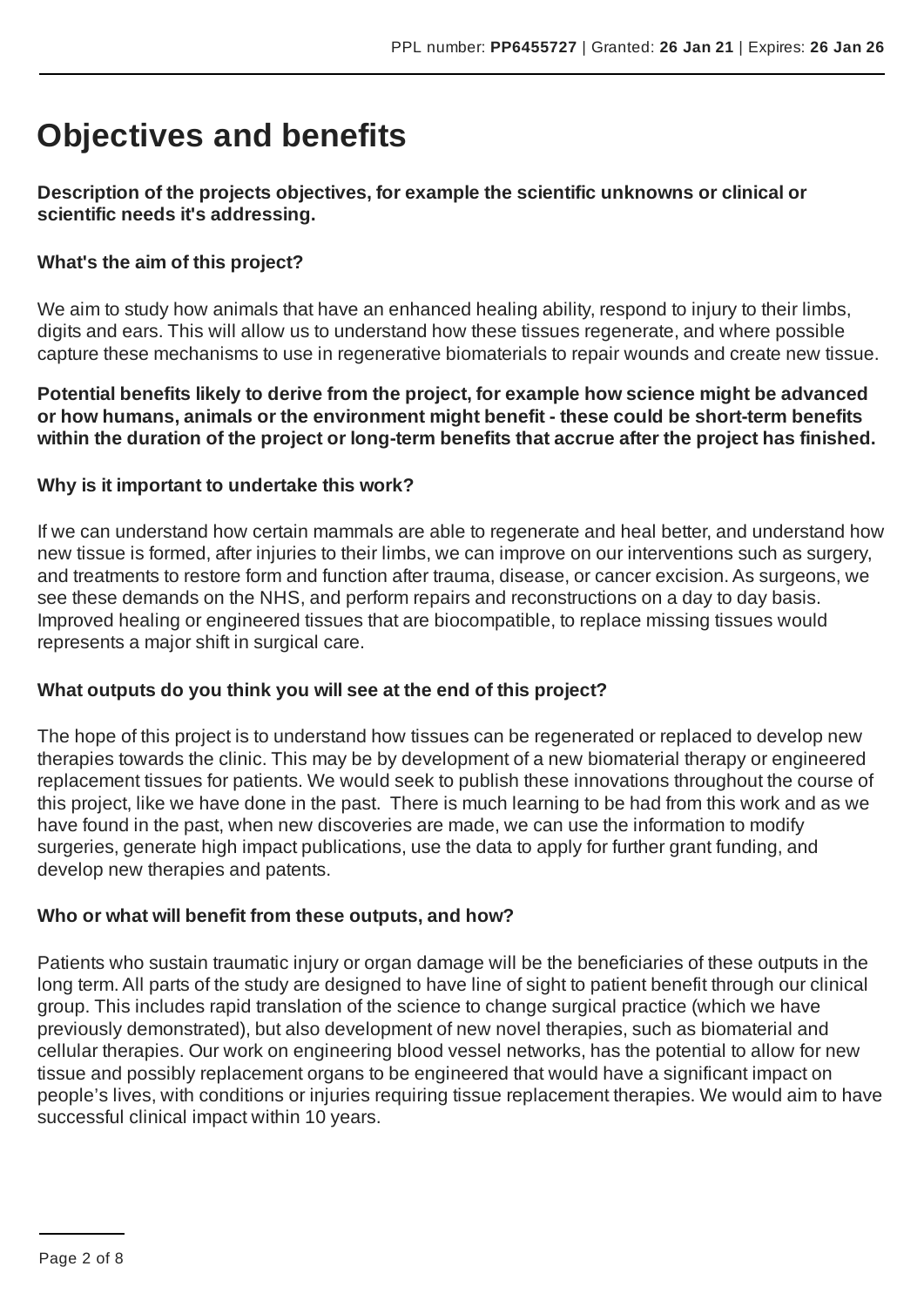#### **How will you look to maximise the outputs of this work?**

All projects are collaborations between scientists and clinicians, from the biomaterial, cell biology and translational science field. Knowledge will be disseminated through publication and international presentation at both clinical and scientific conferences. Positive results towards clinical benefit will be subject to further grant funding and opportunities to translate wherever possible, this may be in tandem with industry partners.

#### **Species and numbers of animals expected to be used**

- Mice: 3500
- Rats: 700

# **Predicted harms**

**Typical procedures done to animals, for example injections or surgical procedures, including duration of the experiment and number of procedures.**

#### **Explain why you are using these types of animals and your choice of life stages.**

Mice and rats are being used in the adult stage of their life stage. The justification is based on the fact that these are the lowest sentient mammals, that have anatomical structure and biological processes that are similar to man. Hence the study of injury and repair on these animals provides us with invaluable insight on how they can better heal. Our surgery and anaesthesia can be safely performed on animals of this age and size.

#### **Typically, what will be done to an animal used in your project?**

Our study will broadly cover three areas of wound healing interest.

- 1. How do animals that regenerate, heal wounds of the digit and ear?
- 2. Can we produce regenerative therapies from our understanding of this process?
- 3. Can we engineer vascularised tissue/organs that are stable and functional?

We will be breeding animals that have specific genetic changes that will allow us to examine particular areas of wound healing that may allow us to understand how to improve on the healing process. This would require animals that heal better or heal worse, or have genetic characteristics that enable us to understand and visualise the healing process better.

Testing of these animals to have the correct genes will occasionally require us to take a small blood sample from the tail or a small sample from the ear which may cause transient pain.

Some animals will undergo chemotherapy to clear their bone marrow and allow for bone marrow to be transplanted which will allow us label cells in their bone marrow or change the characteristics of their

Page 3 of 8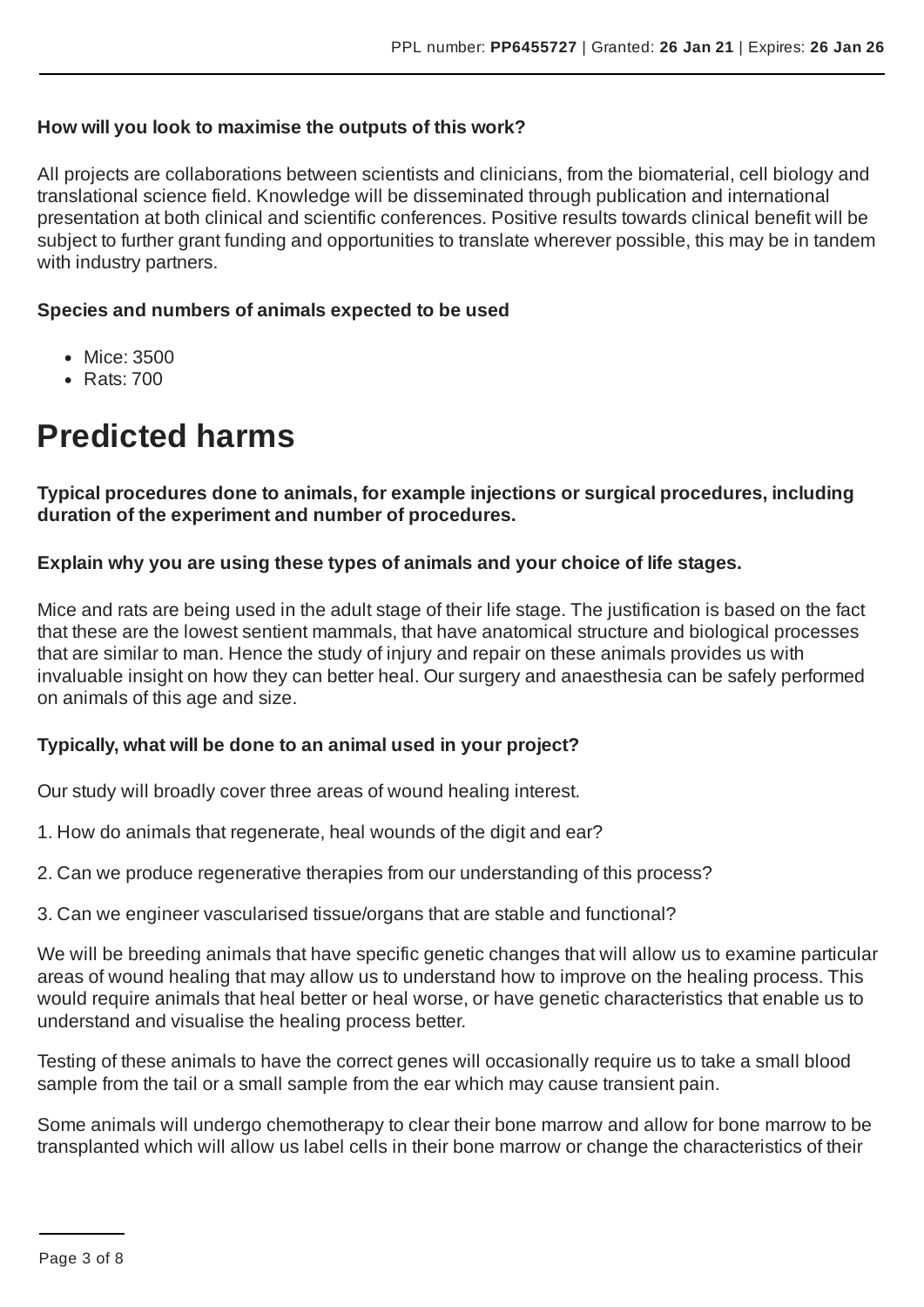bone marrow cells which may alter how they heal. This would allow us to examine the importance of bone marrow in the healing process. The bone marrow in these animals is always restored to bring the animals back to health.

Within each study, animals will be subject to injuries that are simplified versions of injuries seen in the clinical setting, and then observed for how they heal. This will involve either a cut across a finger or ear where there is no loss of tissue, or excision of tissue across the finger or ear, where there is loss of tissue. Injuries will be studied in animals that can regenerate, and by understanding how they heal better, we will try to harness the biology and apply them to biomaterials as a potential therapy. These injuries are small (several millimetres) and cause minimal pain, distress, and disturbance to the animals.As such these small injuries can be performed on the left and right paws or left and right ears without much disturbance, hence allowing for comparisons of how treatments work without using more animals and without more suffering.

In addition, we will be using our understanding of healing to generate new tissue. This will involve combining surgery, biomaterials, and cell therapies to enhance tissue growth and development into replacement tissue that may be used to transplant to other animals as a replacement for damaged tissues.

These experiments will be conducted to observe the full healing process, which is typically 3 months, and the number of procedures will be kept to the minimum required for us to obtain a meaningful understanding of the biology (usually 1 but up to a maximum of 2 per animal). The information collected has to be of sufficient quality so that we can reliably develop therapies for patients

#### **What are the expected impacts and/or adverse effects for the animals during your project?**

We aim to use only animals that are healthy in our study but in generating animals used for tracing of particular cells of the bone marrow, this necessitates chemotherapy and bone marrow transplantation. This makes animals susceptible to infection and we try to reduce the chances of this by acidified water, antibiotics and clean caging.

For these studies we will be performing very simple injuries on the digits or ears. These simple injuries can cause pain, bleeding and impact on mobility, but all of this is transient and allow for quick recovery. Having developed these procedures, it is rare to see anything more than transient discomfort in the animals or abnormal behaviour.

In some animals we will be implanting biomaterials that may have a biological effect. They are all tested to be biocompatible and should allow for better healing. However, they may rarely cause tissue reactions that are usually transient. We will provide pain relief to limit the symptoms from this. We also have vascular tissue engineering model that hopes to grow new tissue and organs. Rarely the cells may grow into benign tumours. If this occurs and limits the function of the animals, the experiments will cease.

#### **Expected severity categories and the proportion of animals in each category, per species.**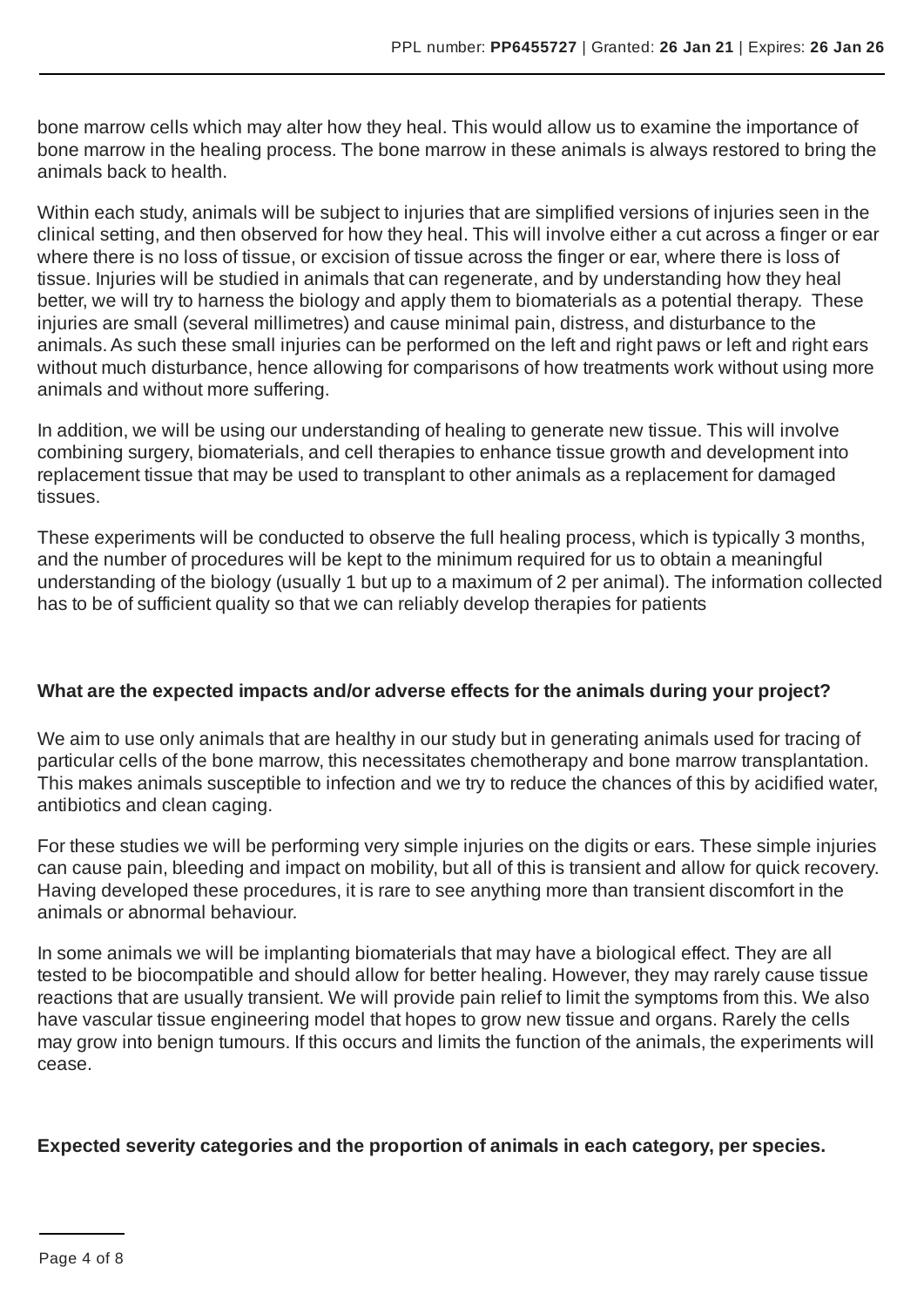#### **What are the expected severities and the proportion of animals in each category (per animal type)?**

90% of the mice bred on the licence will be expected to experience sub threshold harms with 10% possibly experiencing mild harms for differences in their genetic make up.

100% of mice undergoing bone marrow transplantation will be expected to experience no more than moderate harms.

100% of mice undergoing surgical procedures which include; 1. injury and repair, or 2. Vascular tissue engineering or 3. Vascular tissue transplantation will be expected to experience no more than moderate harms

100% of rats undergoing surgical procedures which include; 1. injury and repair, or 2. Vascular tissue engineering or 3. Vascular tissue transplantation will be expected to experience no more than moderate harms

#### **What will happen to animals at the end of this project?**

Killed

# **Replacement**

**State what non-animal alternatives are available in this field, which alternatives you have considered and why they cannot be used for this purpose.**

#### **Why do you need to use animals to achieve the aim of your project?**

After tissue injury there are changes in blood flow, inflammation, the formation of blood vessels and tissue remodelling, including interactions between numerous cell and tissue types. No in vitro cell culture can study these interactions in concert.

#### **Which non-animal alternatives did you consider for use in this project?**

We have tried to mathematically model these changes to replace the use of experimental animals and are exploring ex vivo models using whole limb perfusion, and organs on a chip technology that will run in parallel to these studies. If specific questions can be answered and validated on these systems the use of animals can be reduced and replaced.

#### **Why were they not suitable?**

Mathematical models are not able to model the complex interactions of systemic inflammation in a spatial temporal fashion. The information acquired in vitro and in silico is insufficient to allow progression to trial in human patients.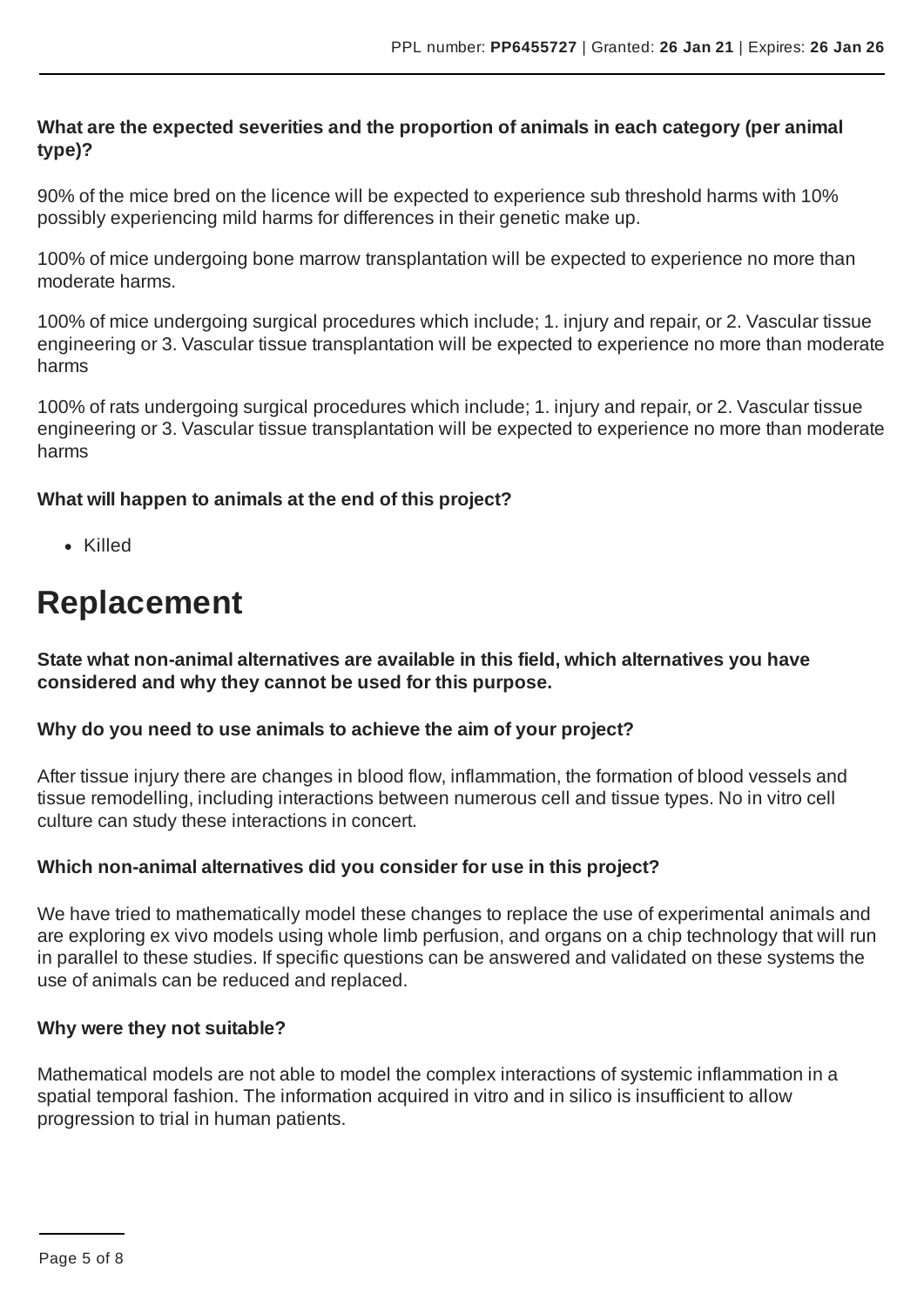### **Reduction**

**Explain how the numbers of animals for this project were determined. Describe steps that have been taken to reduce animal numbers, and principles used to design studies. Describe practices that are used throughout the project to minimise numbers consistent with scientific objectives, if any. These may include e.g. pilot studies, computer modelling, sharing of tissue and reuse.**

#### **How have you estimated the numbers of animals you will use?**

We have estimated the numbers of animals used based on our current throughput of animal experiments, what is technically feasible to perform, and the planned scientific questions we are planning to answer over the next 5 years. We have considerable experience in planning the right numbers of animals for the research questions in order to maximise use, and minimise waste. This is also considered in the context of our current group make up and the projects which are funded. The minimal number of animals are used to allow us to answer the posed scientific question.

#### **What steps did you take during the experimental design phase to reduce the number of animals being used in this project?**

We are constantly evaluating ways to obtain the most information from the smallest number of animals, and this includes using more sensitive methods of quantification, using numerous modalities of analysis on one sample and ensuring the experiments are well-designed to minimise animal waste.All animal procedures are only conducted once protocols have been discussed with in-house animal facility expertise, including the vet, and signed off. This is supported by pilot experiments to ensure feasibility prior to embarking on bigger studies. We are always looking for other models that can potentially provide us with the same information that does not harm animals including experiments that can gain the data direct from patients.Animal experiments are only considered when the information cannot be obtained from other publications or the clinical setting.

#### **What measures, apart from good experimental design, will you use to optimise the number of animals you plan to use in your project?**

We will always conduct experiments with the necessary pilot studies so we are in the optimal condition to proceed with larger numbers of animals. We are now also taking more of a systems biology, and nondestructive sample approach to allow us to generate far more information from each animal than previously possible. This is done with comparison to known datasets and in silico models which reduces animal numbers.

### **Refinement**

**Give examples of the specific measures (e.g., increased monitoring, post-operative care, pain management, training of animals) to be taken, in relation to the procedures, to minimise welfare costs (harms) to the animals. Describe the mechanisms in place to take up emerging refinement techniques during the lifetime of the project.**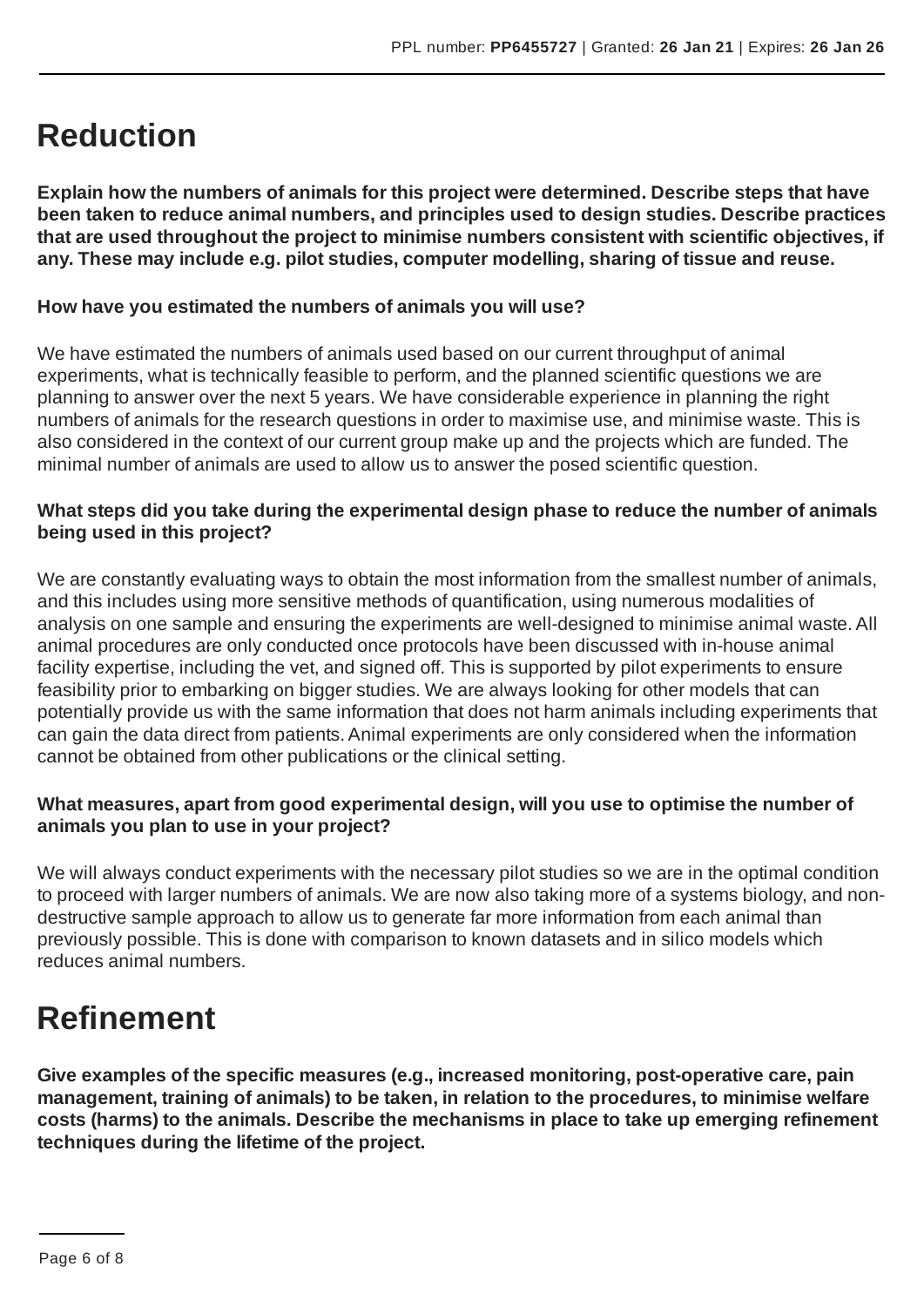#### **Which animal models and methods will you use during this project? Explain why these models and methods cause the least pain, suffering, distress, or lasting harm to the animals.**

We have developed the simplest injury and repair models that create the least disturbance and suffering on the animal which still provides us with useful information to take back into the clinic

Where abnormal behaviour is observed, this usually indicates that the animal is suffering and as such we limit any further involvement of the animals in the experiments. We will monitor for any suffering and where necessary intervene with pain relief, water and food. If this is insufficient, the use of animals in study will end and they will be humanely killed.

We will use models developed in the mouse and rat which are the lowest sentient animals for the purposes of mammalian study. Mice are used for their genetic tractability that allow us to examine the role of inflammation after injury, and rats are used because some regenerative biomaterials cannot be fabricated to a small enough size and resolution to be used in the mouse. The engineering of vascular tissues in the mouse is unique to our group and will be used in our studies to engineer tissue for replacement tissues and organs.

#### **Why can't you use animals that are less sentient?**

Mice and rats are the least sentient animals that have relevant mammalian biology and also, they have anatomical structures that are similar in composition and configuration to man.As we are interested in how the body heals after injury, it is important that we study how these animals recover as you would expect humans to do the same.

#### **How will you refine the procedures you're using to minimise the welfare costs (harms) for the animals?**

All injury models are developed with clinical scenarios in mind and each surgical procedure has been refined to its simplest form

All surgeries are designed to be quick, precise, and optimise workflow in theatres. Sterile equipment is used throughout. Complications are carefully monitored for and are fortunately rare. We continue to ensure all procedures lie well within the moderate severity range. The experimental models outlined are well validated, reproducible and consistent injuries, with the minimum amount of pain, suffering, distress and lasting harm. We have many years of experience in refining our techniques and all team members have skill sets attained through extensive training and/or clinical experience. For precision all procedures are performed under high magnification.

In addition to our surgical models, our use of bone marrow transplant models have undergone refinement by moving away from harsh radiotherapy based bone marrow depletion, to using chemotherapy based depletion which results in far more reliable and less harmful bone marrow depletion. We monitor these animals carefully and provide acidified water, irradiated diet and prophylactic antibiotics to minimise chances of infection.

Suffering is minimised through careful monitoring and by use of analgesia, and good husbandry. We have reduced variability in the surgeries over the years that allows us to obtain meaningful,

Page 7 of 8